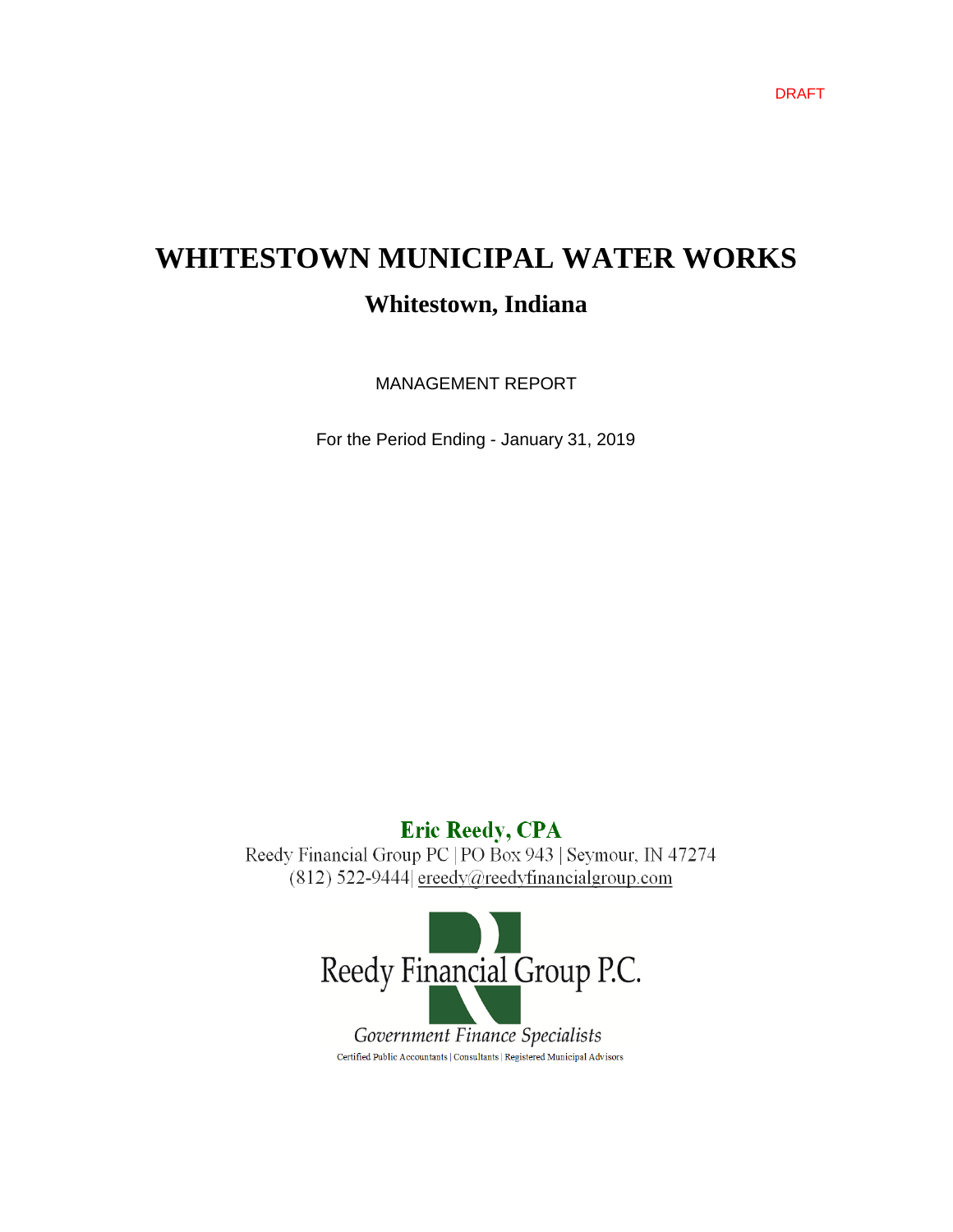## **WHITESTOWN (INDIANA) MUNICIPAL WATER WORKS**

#### May 14, 2013 RATE STUDY COMPARED TO YTD ACTUAL

|                                  | 5/14/2013<br>Rate Study | 2017<br>Actual | 2018<br>Actual | 2019<br><b>YTD</b> | 2019<br>Projections |  |
|----------------------------------|-------------------------|----------------|----------------|--------------------|---------------------|--|
| <b>Operating Fund</b>            |                         |                |                |                    |                     |  |
| Operating expenses               |                         |                |                |                    |                     |  |
| Depreciation expense             | 409,795                 | 390,739        | 409,795        | 34,150             | 409,795             |  |
| Amortization expense             | 52,219                  | 58,757         | 65,218         |                    | 65,218              |  |
| Salaries/wages & FICA            | 204,988                 | 375,919        | 350,066        | 37,018             | 444,221             |  |
| Employee benefits - pension      | 13,330                  | 33,253         | 16,043         |                    |                     |  |
| Purchased water                  | 424,681                 | 727,711        | 852,252        |                    | 852,252             |  |
| Telephone                        | 9,922                   | 13,023         | 14,641         | 174                | 14,641              |  |
| Electric                         | 29,880                  | 28,392         | 36,484         | 3,154              | 37,846              |  |
| Sewer services                   | 364                     | 8,875          | 8,212          | $\overline{a}$     | 8,212               |  |
| Utilities - Other                | 1,024                   | 85,257         | 5,326          | 166                | 1,997               |  |
| Chemicals and salt               |                         | 7,092          | 6,346          | 275                | 6,346               |  |
| Materials and supplies           | 20,411                  | 79,560         | 32,446         | 3,317              | 39,801              |  |
| Office supplies and expense      | 5,271                   | 19,256         | 9,093          | 1,818              | 21,821              |  |
| <b>Water Meters</b>              |                         |                | 11,713         | 12,832             |                     |  |
| Water Main Repair                |                         |                | 880            | 4,368              |                     |  |
| Service Line Repair              |                         |                | 1,850          | 658                |                     |  |
| Watermain Install/Replacement    |                         |                | 145,991        | 6,313              |                     |  |
| <b>Hydrant Maintenance</b>       |                         |                | 2,217          | $\blacksquare$     | 2,217               |  |
| Contr. Services - GIS            |                         |                | 443            |                    | 443                 |  |
| Contr. Services - other          | 20,000                  | 74,910         | 175,130        | 4,414              | 52,971              |  |
| Contr. Services - engineering    | 25,000                  | 8,755          | 64,071         | 426                | 25,000              |  |
| Contr. Services - accounting     | 46,910                  | 34,497         | 33,444         | 2,121              | 46,910              |  |
| Contr. Services - legal          | 43,989                  | 26,354         | 27,016         | 5,762              | 43,989              |  |
| Contr. Services - testing        | 4,962                   | 18,084         | 15,664         | 1,630              | 19,560              |  |
| Contr. Services - locates        |                         | 3,810          | 7,720          | 1,220              | 14,640              |  |
| Contr. Services - SCADA          |                         |                | 20,452         |                    | 20,452              |  |
| Transportation                   | 34,582                  | 40,857         | 49,284         | 3,156              | 37,872              |  |
| <b>Equipment leases</b>          |                         | 1,546          | 3,388          | 130                | 1,561               |  |
| Equipment purchaes               |                         |                | 5,492          |                    |                     |  |
| Generator maintenance            |                         |                | 3,797          | 412                | 4,946               |  |
| Insurance - general liability    | 9,439                   | 24,970         | 20,809         | 11,625             | 23,249              |  |
| Insurance - workman's comp.      | 2,193                   | 22,518         | 5,380          |                    | 5,380               |  |
| Insurance - health               | 16,844                  | 75,692         | 96,497         | 9,248              | 110,975             |  |
| Printing and adv. & Billing exp. | 14,266                  | 21,507         | 22,733         | 1,813              | 21,753              |  |
| Utility regulatory assess. fees  | 801                     | 2,283          |                |                    |                     |  |
| Indiana Utilities Receipt Tax    | 28,885                  | 29,856         | 31,230         |                    | 31,230              |  |
| Bad debts                        |                         | 161            | 202            |                    | 202                 |  |
| Miscellaneous expense            | 7,587                   | 26,739         | 46,132         | 20,796             | 29,557              |  |
| Uniforms                         | 3,573                   | 6,162          | 7,707          | 763                | 9,153               |  |
| Dues and subscriptions           | 2,463                   | 2,876          | 1,114          | 88                 | 1,050               |  |
| Town expenses to be Reimbursed   |                         | (3, 485)       | 30,117         | 2,611              |                     |  |
| Total operating expenses         | 1,433,379               | 2,245,924      | 2,636,395      | 170,457            | 2,405,257           |  |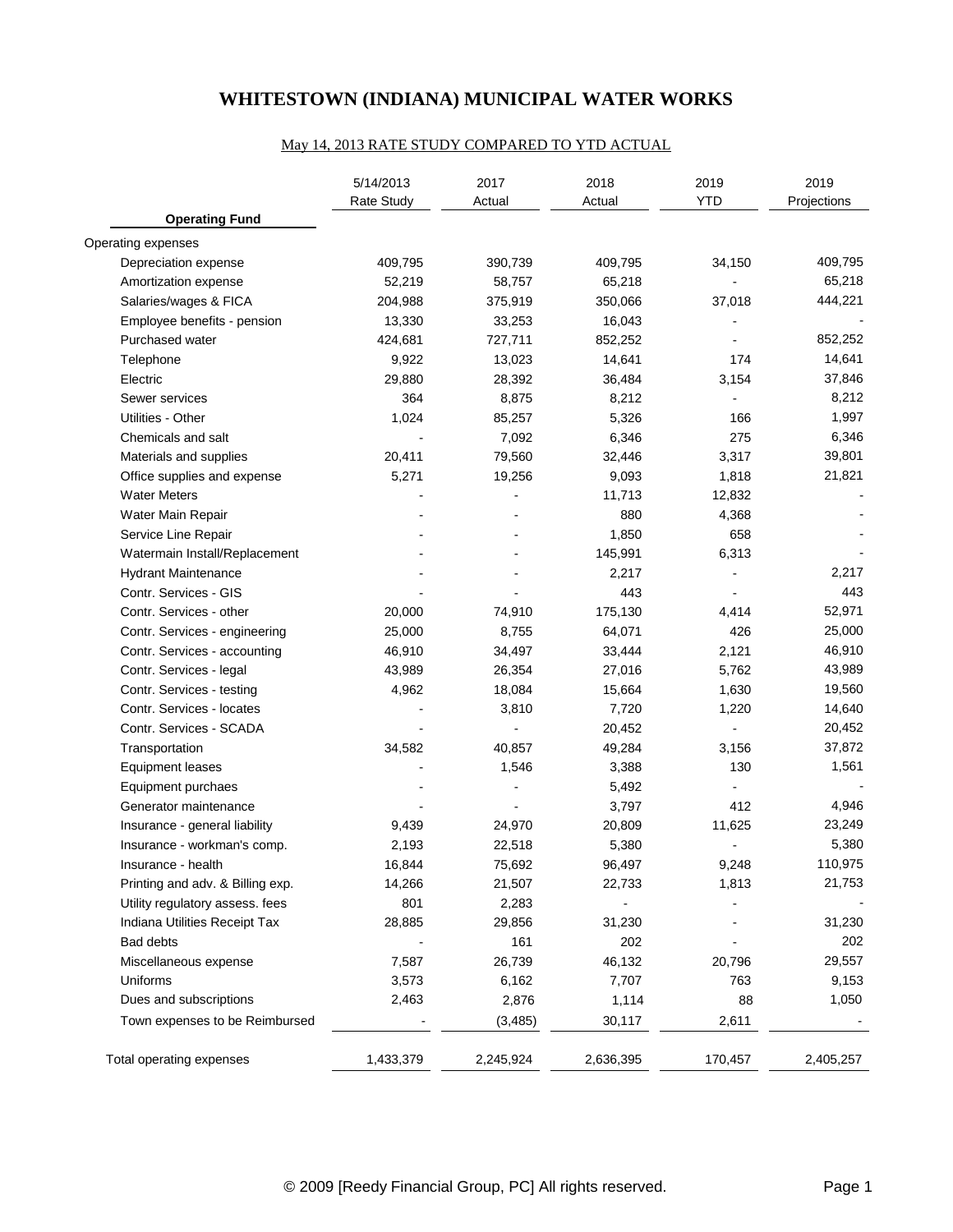## **WHITESTOWN (INDIANA) MUNICIPAL WATER WORKS**

#### May 14, 2013 RATE STUDY COMPARED TO YTD ACTUAL

|                                             | 5/14/2013<br><b>Rate Study</b> | 2017<br>Actual | 2018<br>Actual | 2019<br><b>YTD</b> | 2019<br>Projections |  |  |
|---------------------------------------------|--------------------------------|----------------|----------------|--------------------|---------------------|--|--|
| Other Expenses                              |                                |                |                |                    |                     |  |  |
| <b>PILOT</b>                                | 71,826                         |                |                |                    | 71,826              |  |  |
| Interest expense                            | 176,014                        | 187,439        | 176,014        | 82,309             | 176,014             |  |  |
| <b>Total Other Expenses</b>                 | 247,840                        | 187,439        | 176,014        | 82,309             | 247,840             |  |  |
| <b>Depreciation Fund</b>                    |                                |                |                |                    |                     |  |  |
| Extensions & Replacements                   | 230,000                        | 144,800        | 302,952        | 24,171             | 230,000             |  |  |
| <b>Bond &amp; Interest Fund - Principal</b> |                                |                |                |                    |                     |  |  |
| <b>SWAF</b>                                 | 9,197                          | 8,886          | 9,197          |                    | 9,519               |  |  |
| 2005 SRF                                    | 61,000                         | 59,000         | 61,000         | 62,000             | 62,000              |  |  |
| 2009 SRF                                    | 155,000                        | 150,000        | 155,000        | 160,000            | 160,000             |  |  |
| 2010 SRF                                    | 65,000                         | 60,000         | 65,000         | 65,000             | 65,000              |  |  |
| 2013 SRF                                    | 135,000                        | 130,000        | 135,000        | 135,000            | 135,000             |  |  |
| 2015 Rural Development                      | 2,000                          | 2,000          | 2,000          | 2,000              | 2,000               |  |  |
| <b>Total Debt Payments</b>                  | 427,197                        | \$<br>409,886  | \$<br>427,197  | \$<br>424,000      | 433,519             |  |  |

Note: 2019 Expenditures include adjustments to reflect approximate remaining transfers and postings for the current month